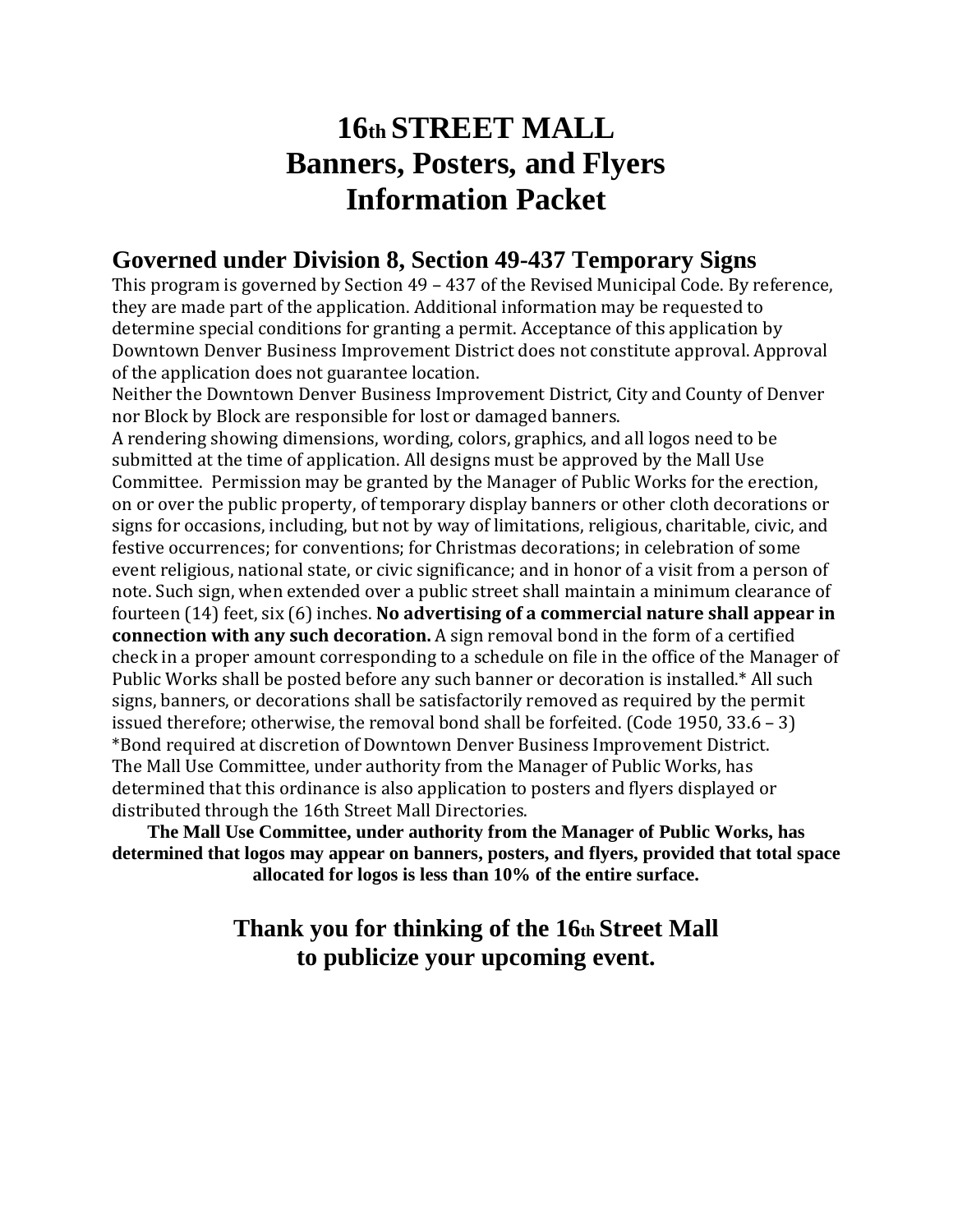# **Application Guidelines**

1. Complete and return the enclosed application and \$25 application fee. Be sure to complete all sections of the application and include a rendering of the proposed banners, posters, and/or flyers in order to avoid delaying the application process. Applications are reviewed by a committee on a monthly basis. You will be notified of the committee's decision within a week of the meeting. 2. After receiving schedule and design approval, you may manufacture the banners, posters, and/or flyers. (See enclosed technical specifications.)

3. Deliver banners and/or flyers to CSG at:

Consolidated Services Group 1101 West 36th Avenue Denver, CO 80211

Deliver posters to Downtown Denver Partnership at:

1515 Arapahoe Street, Tower 3, Suite 100 Denver, CO 80202 Phone: 303-534-6161

4. After your scheduled banners or poster rental, pick up banners and/or posters from CSG within one week of the last day of use.

**Any banners and/or flyers remaining after this time will be disposed of without further notice. Contact CSG to coordinate pick up of banners and/or flyers.**

# **Design Guidelines**

1. Logos may only take up 10% of the total banner space.

2. Make sure the message is simple.

3. If renting all of the banners on the Mall, you are limited to two weeks and you must use multiple designs.

4. You may rent half the banners for a period of 6 weeks.

5. If you wish to rent all the banners for longer than 2 weeks, you must receive special approval from the Mall Use Committee and you must use multiple designs.

6. The Mall Use Committee must approve all designs.

7. The space may not be used for commercial advertising.

The following designers and printers are provided as a courtesy. You are not required to use them.

| Designers:<br>ArtHouse Design | Design Mine, Inc. | Zebra Graphics |                  |
|-------------------------------|-------------------|----------------|------------------|
| 303.892.9816                  | 303.347.9090      | 720.891.1442   |                  |
| <b>Printers:</b>              |                   |                |                  |
| Adams McClure                 | Alpha Graphics    | Harmonic Media | Fineline Graphic |
| 303.777.1984                  | 720.261.8070      | 303.565.4655   | 303-893-9215     |
| Happy Llama                   | Raven Printing    | Sign Language  | FastSigns        |
| 720-381-6820                  | 303.989.1980 x213 | 303-645-4510   | 303-446-0898     |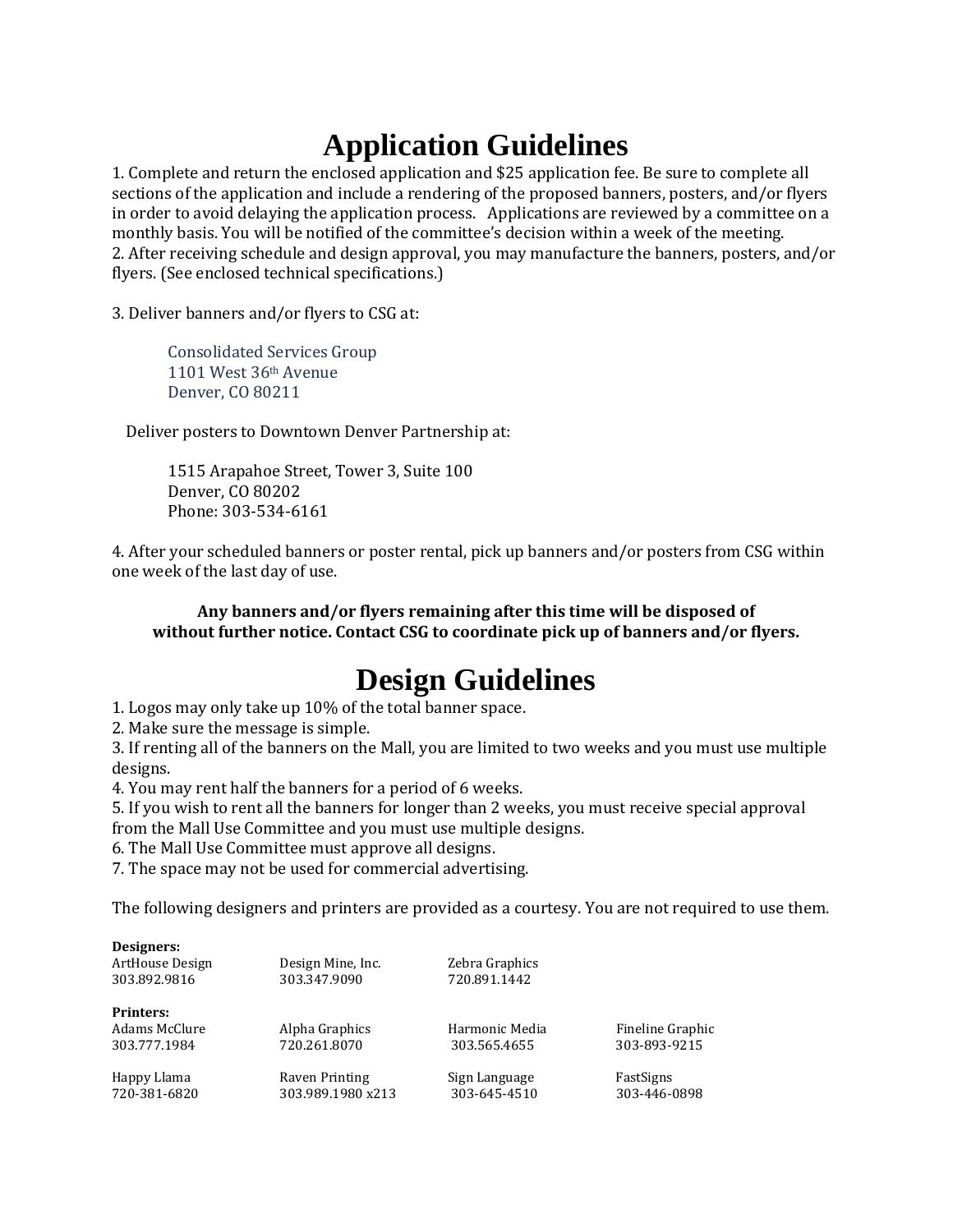| Date Received:       |  |
|----------------------|--|
| <b>Check Number:</b> |  |

Return completed application and \$25 application fee to: Downtown Denver Business Improvement District Downtown Environment Coordinator 1515 Arapahoe Street, Tower 3, Suite #100 Denver, Co 80202 Ph: 303.534.6161 ● Fax: 303.534.2803



## **Banners, Posters, Flyers Program Application**

| <b>Applicant Information:</b>                                                                                    | <b>Business Description:</b>                                                                                          |
|------------------------------------------------------------------------------------------------------------------|-----------------------------------------------------------------------------------------------------------------------|
|                                                                                                                  | Brief description of company or organization:                                                                         |
|                                                                                                                  |                                                                                                                       |
|                                                                                                                  |                                                                                                                       |
| City: City: City: City: City: City: City:                                                                        |                                                                                                                       |
| Phone: Fax:                                                                                                      | Brief description of the event or message you are promoting.                                                          |
|                                                                                                                  | (Mall banners are rented to groups/organizations for special<br>occasions in Downtown, including décor, conventions & |
| For profit<br>Not for profit<br>$501(c)3$ Number:<br>(must be filled out to be eligible for the non-profit rate) | public events).                                                                                                       |

This program is governed by Section 49 – 437 of the Revised Municipal Code. By reference, they are made part of the application. Additional information may be requested to determine special conditions for granting a permit. Acceptance of this application by Downtown Denver Business Improvement District does not constitute approval. Approval of the application does not guarantee location. Neither the Downtown Denver Business Improvement District, City and County of Denver nor Service Group Inc. are responsible for lost or damaged banners. A rendering showing dimensions, wording, colors, graphics, and all logos need to be submitted at the time of application. All designs must be approved by the Mall Use Committee. Permission may be granted by the Manager of Public Works for the erection, on or over the public property, of temporary display banners or other cloth decorations or signs for occasions, including, but not by way of limitations, religious, charitable, civic, and festive occurrences; for conventions; for Christmas decorations; in celebration of some event religious, national state, or civic significance; and in honor of a visit from a person of note. Such sign, when extended over a public street shall maintain a minimum clearance of fourteen (14) feet, six (6) inches. **No advertising of a commercial nature shall appear in connection with any such decoration. The Mall Use Committee, under authority from the Manager of Public Works, has determined that sponsor logos may appear on banners, posters, and flyers, provided that total space allocated for logos is less than 10% of the entire surface.** A sign removal bond in the form of a certified check in a proper amount corresponding to a schedule on file in the office of the Manager or Public Works shall be posted before any such banner or decoration is installed.\* All such signs, banners, or decorations shall be satisfactorily removed as required by the permit issued therefore; otherwise, the removal bond shall be forfeited. (Code 1950, 33.6 – 3) \*Bond required at discretion of Downtown Denver Business Improvement District. The Mall Use Committee, under authority from the Manager of Public Works, has determined that this ordinance is also application to posters and flyers displayed or distributed through the 16<sup>th</sup> Street Mall Directories.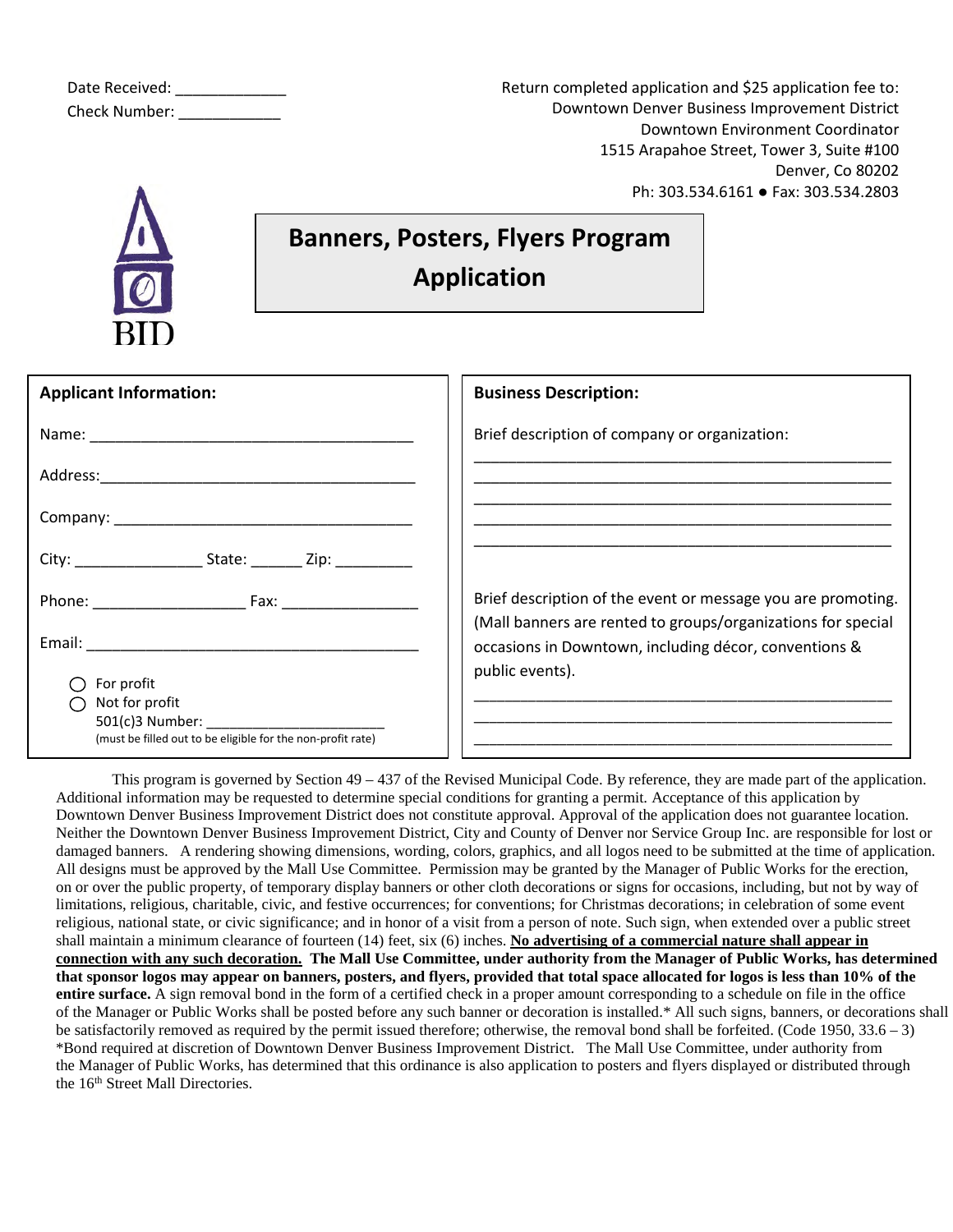#### **Street Light Banners**

#### **20 Street Light Poles are available for rental.**

**Applicant Signature:**<br>Street light banners are located at each intersection along the There are 63 planter masts on the Mall Mall between Cleveland and Market St.; two banners are **Accurat Primes system** has space for 4 banners – 2 small and 2 required for each pole.

|    | O | Size:                                               | 30" x 80"         |                                                                       |         | $\frac{1}{2}$<br>either the small or large of the p           |                   |  |
|----|---|-----------------------------------------------------|-------------------|-----------------------------------------------------------------------|---------|---------------------------------------------------------------|-------------------|--|
|    | O | Material:                                           |                   | Vinyl - 13 ounces or greater                                          |         | make 126 banners. If you rent ha                              |                   |  |
|    | O | Attachments:                                        |                   | 4" sleeves at top and bottom of                                       |         | you will need to make 64 banner                               |                   |  |
|    |   |                                                     |                   | banner & grommet at the middle                                        |         |                                                               |                   |  |
|    |   |                                                     |                   | inside edge to attach the banners                                     | $\circ$ | Small Size:                                                   | 19" x 28"         |  |
|    |   |                                                     |                   |                                                                       | $\circ$ | Large Size:                                                   | 19.5" x 6         |  |
|    |   |                                                     | together.         |                                                                       | $\circ$ | Material:                                                     | Vinyl (13         |  |
|    | O | Wind Holes:                                         |                   | 3 to 4 semi-circle wind holes are                                     |         |                                                               | durable c         |  |
|    |   |                                                     |                   | required on each banner to relieve                                    | $\circ$ | Attachments (Large): 3" sle                                   |                   |  |
|    |   |                                                     | wind pressure.    |                                                                       |         |                                                               | banners &         |  |
|    | O | Banners:                                            |                   | Banners should be doubled sided for                                   |         |                                                               | middle in         |  |
|    |   |                                                     | maximum exposure. |                                                                       |         |                                                               | together.         |  |
|    | O | # of banners:                                       |                   | Two banners required per pole.                                        | $\circ$ | Attachments (Small): 3" sle                                   |                   |  |
|    |   |                                                     |                   |                                                                       |         |                                                               | the botto         |  |
| 1. |   |                                                     |                   | Has your banner been hung on the 16 <sup>th</sup> Street Mall before? |         |                                                               | Small bar         |  |
|    |   | $\Box$ Yes                                          | $\Box$ No         |                                                                       |         |                                                               | tapered a         |  |
|    |   |                                                     |                   |                                                                       | $\circ$ | Banners: Banners should be                                    |                   |  |
| 2. |   |                                                     |                   | How many sets of banners would you like to hang?                      |         |                                                               | maximun           |  |
|    |   |                                                     |                   |                                                                       |         |                                                               |                   |  |
|    |   |                                                     |                   |                                                                       |         | 1. Which size planter mast would yo<br>$\Box$ Small 19" x 28" |                   |  |
|    |   |                                                     |                   |                                                                       |         |                                                               |                   |  |
|    |   |                                                     |                   |                                                                       |         | 2. Would you like to reserve all or ha                        |                   |  |
| 4. |   | Indicate your choice of location below.             |                   |                                                                       |         | $\Box$ All (63) sets                                          |                   |  |
|    |   | ______ 0-B Market-Blake ______ 7-A Stout-California |                   |                                                                       |         |                                                               |                   |  |
|    |   |                                                     |                   | $\frac{1}{2}$ 7-B                                                     |         | 3. Dates of intended use: ________                            |                   |  |
|    |   | 1-A Market-Larimer                                  |                   | _______ 8-A California-Welton                                         |         |                                                               |                   |  |
|    |   | $1-B$                                               |                   | $8-B$                                                                 |         | <b>California Street Banners:</b>                             |                   |  |
|    |   |                                                     |                   |                                                                       |         | There are 18 banner masts on Ca                               |                   |  |
|    |   | 2-A Larimer-Lawrence                                |                   | 9-A Welton-Glenarm                                                    |         | & 16 <sup>th</sup> Streets. Each planter mast                 |                   |  |
|    |   | $2 - B$                                             |                   | $\frac{9-B}{2}$                                                       |         | 2 large. You have the option to re                            |                   |  |
|    |   | 3-A Lawrence-Arapahoe                               |                   | 10-A Glenarm-Tremont                                                  |         | either or both of the small or lar                            |                   |  |
|    |   | $3-B$                                               |                   | $10-B$                                                                |         | all (18) of either the small or larg                          |                   |  |
|    |   |                                                     |                   |                                                                       |         | will need to make 36 banners. If                              |                   |  |
|    |   | _4-A Arapahoe-Curtis                                |                   | 11-A Tremont-Court                                                    |         | planter masts, you will need to n                             |                   |  |
|    |   | $-4-B$                                              |                   | $11-B$                                                                |         | 1. Which size planter mast would yo                           |                   |  |
|    |   |                                                     |                   |                                                                       |         | $\sf J$ Small 19" x 28"                                       |                   |  |
|    |   | 5-A Curtis-Champa<br>$5 - B$                        |                   | 12-A Court-Cleveland<br>$12 - B$                                      |         |                                                               |                   |  |
|    |   |                                                     |                   |                                                                       |         | 2. Would you like to reserve all or ha                        |                   |  |
|    |   | 6-A Champa-Stout                                    |                   | 13-A Cleveland-Broadway                                               |         | $\Box$ All (18) sets                                          |                   |  |
|    |   | 6-B                                                 |                   |                                                                       |         |                                                               |                   |  |
|    |   |                                                     |                   |                                                                       |         | 3. Dates of intended use:                                     |                   |  |
|    |   |                                                     |                   |                                                                       | $\circ$ | Attachments (Large): 3" sle                                   |                   |  |
|    |   |                                                     |                   |                                                                       |         |                                                               | banners and a gro |  |
|    |   |                                                     |                   |                                                                       | $\circ$ | Attachments (Small): 3" sle                                   |                   |  |
|    |   |                                                     |                   |                                                                       |         |                                                               | the bottom inside |  |
|    |   |                                                     |                   |                                                                       |         |                                                               | can be rectangula |  |
|    |   |                                                     |                   |                                                                       | $\circ$ | Banners: Banners should be                                    |                   |  |
|    |   |                                                     |                   |                                                                       |         | $\alpha$ nocuro                                               |                   |  |

#### **Planter Mast Banners 16th Street Mall:**

There are 63 planter masts on the Mall and each planter mast has space for 4 banners – 2 small and 2 large. You have the option to rent all (63) or half (32) of **either or both** of the small or large planter masts. If you want to rent all (63) of either the small or large of the planter masts, you will need to make 126 banners. If you rent half (32) of the planter masts, you will need to make 64 banner.

|                                                                            | inside edge to attach the banners<br>together.                          | 19" x 28"<br>Small Size:<br>$\circ$<br>Large Size:<br>19.5" x 61.75"<br>$\circ$                                                                                                                                                                                                                                                                                                                |
|----------------------------------------------------------------------------|-------------------------------------------------------------------------|------------------------------------------------------------------------------------------------------------------------------------------------------------------------------------------------------------------------------------------------------------------------------------------------------------------------------------------------------------------------------------------------|
| d Holes:                                                                   | 3 to 4 semi-circle wind holes are<br>required on each banner to relieve | Material:<br>Vinyl (13 ounces or greater) or a<br>$\circ$<br>durable canvas.                                                                                                                                                                                                                                                                                                                   |
|                                                                            | wind pressure.                                                          | Attachments (Large): 3" sleeve at top & bottom of<br>$\circ$                                                                                                                                                                                                                                                                                                                                   |
| ers:                                                                       | Banners should be doubled sided for<br>maximum exposure.                | banners & a grommet at the<br>middle inside banner edge to attach                                                                                                                                                                                                                                                                                                                              |
| banners:                                                                   | Two banners required per pole.                                          | together.<br>Attachments (Small): 3" sleeve at top & grommet at<br>$\circ$                                                                                                                                                                                                                                                                                                                     |
| banner been hung on the 16 <sup>th</sup> Street Mall before?<br>⊿ No       |                                                                         | the bottom inside of the banner.<br>Small banners can be rectangular or<br>tapered at bottom.<br>Banners: Banners should be doubled sided for<br>$\circ$                                                                                                                                                                                                                                       |
|                                                                            | ny sets of banners would you like to hang?                              | maximum exposure.                                                                                                                                                                                                                                                                                                                                                                              |
|                                                                            |                                                                         |                                                                                                                                                                                                                                                                                                                                                                                                |
|                                                                            |                                                                         | 1. Which size planter mast would you like to reserve?                                                                                                                                                                                                                                                                                                                                          |
|                                                                            |                                                                         | $\Box$ Small 19" x 28"<br>$\Box$ Large 19.5" x 61.75"                                                                                                                                                                                                                                                                                                                                          |
| your choice of location below.<br>Market-Blake ______ 7-A Stout-California |                                                                         | 2. Would you like to reserve all or half of the planter masts?<br>$\Box$ All (63) sets<br>$\Box$ Half (32) sets                                                                                                                                                                                                                                                                                |
|                                                                            | $7-B$                                                                   | 3. Dates of intended use:                                                                                                                                                                                                                                                                                                                                                                      |
| Market-Larimer                                                             | 8-A California-Welton                                                   |                                                                                                                                                                                                                                                                                                                                                                                                |
|                                                                            | 8-B                                                                     | <b>California Street Banners:</b>                                                                                                                                                                                                                                                                                                                                                              |
| Larimer-Lawrence                                                           | 9-A Welton-Glenarm<br>9-B                                               | There are 18 banner masts on California Street between 14th<br>& 16 <sup>th</sup> Streets. Each planter mast has 4 banners - 2 small and<br>2 large. You have the option to rent all (18) or half (9) of                                                                                                                                                                                       |
| Lawrence-Arapahoe                                                          | 10-A Glenarm-Tremont<br>$10 - B$                                        | either or both of the small or large masts. If you want to rent<br>all (18) of either the small or large of the planter masts, you                                                                                                                                                                                                                                                             |
| Arapahoe-Curtis                                                            | 11-A Tremont-Court<br>$11-B$                                            | will need to make 36 banners. If you rent half (9) of the<br>planter masts, you will need to make 18 banners.<br>1. Which size planter mast would you like to reserve?                                                                                                                                                                                                                         |
| Curtis-Champa                                                              | 12-A Court-Cleveland<br>$12 - B$                                        | $\Box$ Small 19" x 28" $\Box$ Large 19.5" x 61.75"                                                                                                                                                                                                                                                                                                                                             |
| Champa-Stout                                                               | 13-A Cleveland-Broadway                                                 | 2. Would you like to reserve all or half of the planter masts?<br>$\square$ All (18) sets $\square$ Half (9) sets                                                                                                                                                                                                                                                                              |
|                                                                            |                                                                         | 3. Dates of intended use: _<br>Attachments (Large): 3" sleeve at top & bottom of<br>$\circ$<br>banners and a grommet at the inside middle edge.<br>Attachments (Small): 3" sleeve at top & grommet at<br>$\circ$<br>the bottom inside of the banner. Small banners<br>can be rectangular or tapered at bottom.<br>Banners: Banners should be doubled sided for maximum<br>$\circ$<br>exposure. |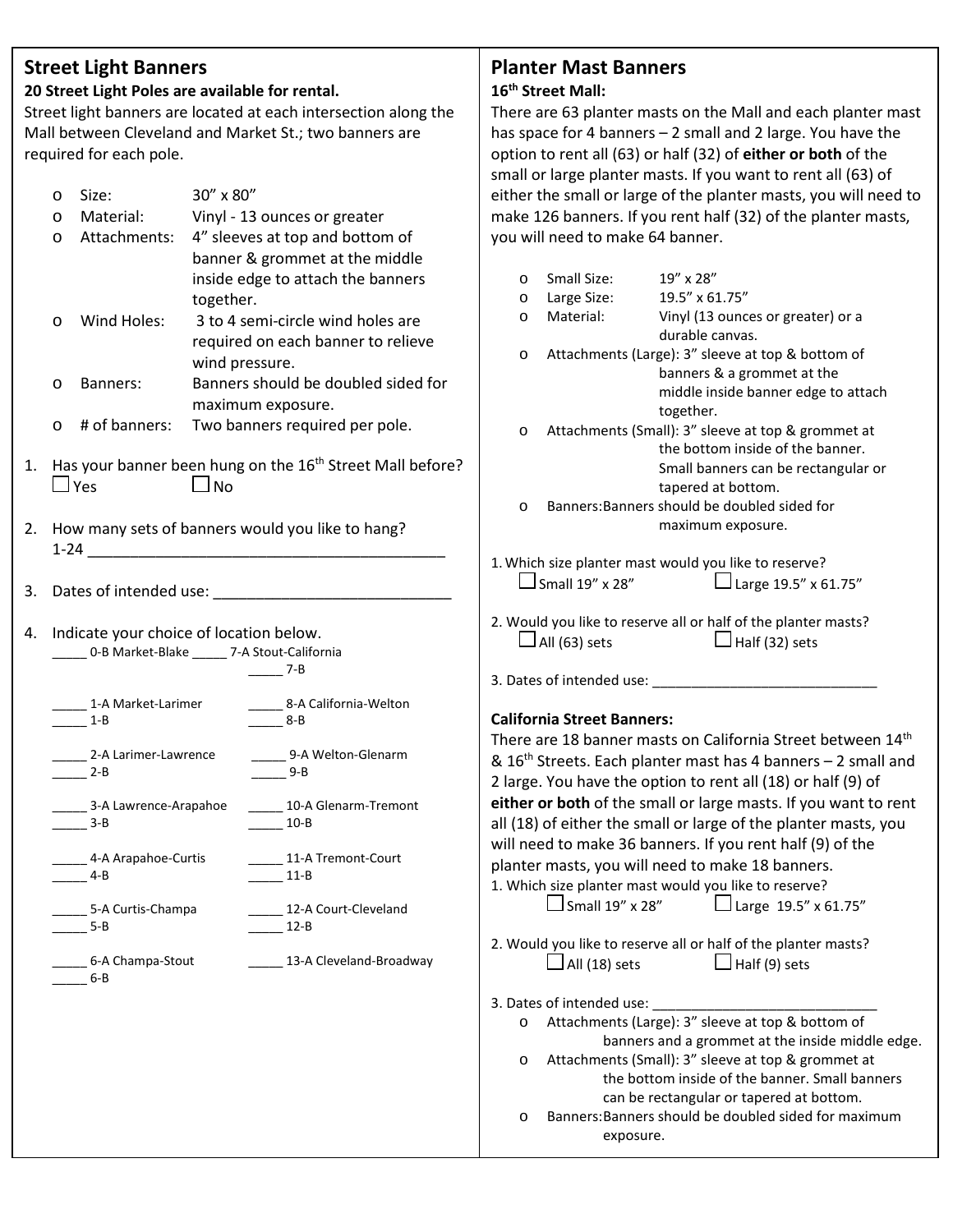|                    | <b>14th Street Banners:</b>                                                                                                                                                        |
|--------------------|------------------------------------------------------------------------------------------------------------------------------------------------------------------------------------|
|                    | There are 63 banner poles on 14th Street.<br>You have the option to rent all (63) or half (32) of the banners.                                                                     |
|                    | 1. Would you like to reserve all or half of the planter masts?<br>$\Box$ All (63)<br>$\Box$ Half (32)                                                                              |
|                    |                                                                                                                                                                                    |
|                    | Attachments: 3" sleeve at top & bottom of banners and a grommet at the inside middle edge.<br>$\circ$<br>Banners: Banners should be doubled sided for maximum exposure.<br>$\circ$ |
|                    |                                                                                                                                                                                    |
|                    |                                                                                                                                                                                    |
|                    |                                                                                                                                                                                    |
|                    |                                                                                                                                                                                    |
|                    |                                                                                                                                                                                    |
|                    |                                                                                                                                                                                    |
|                    |                                                                                                                                                                                    |
|                    |                                                                                                                                                                                    |
|                    | <b>Flyers/Brochure Boxes</b>                                                                                                                                                       |
|                    | 27 flyers/brochure cases are available for lease.<br>Flyer boxes are located in the wayfinder signs located at each shuttle stop along the Mall.                                   |
| $\circ$<br>$\circ$ | Minimum Flyer Size: 3 1/2" x 6"<br>Maximum Flyer Size: 3 1/2" x 10"                                                                                                                |
|                    |                                                                                                                                                                                    |
|                    | 2. Would you like to rent all or half of the boxes? If you rent half, your flyers will be placed in every other box on ea                                                          |

2. Would you like to rent all or half of the boxes? If you rent half, your flyers will be placed in every other box on each side of the street.

 $\Box$  All  $\Box$  Half

**\*See design guidelines on first page for design specification.**